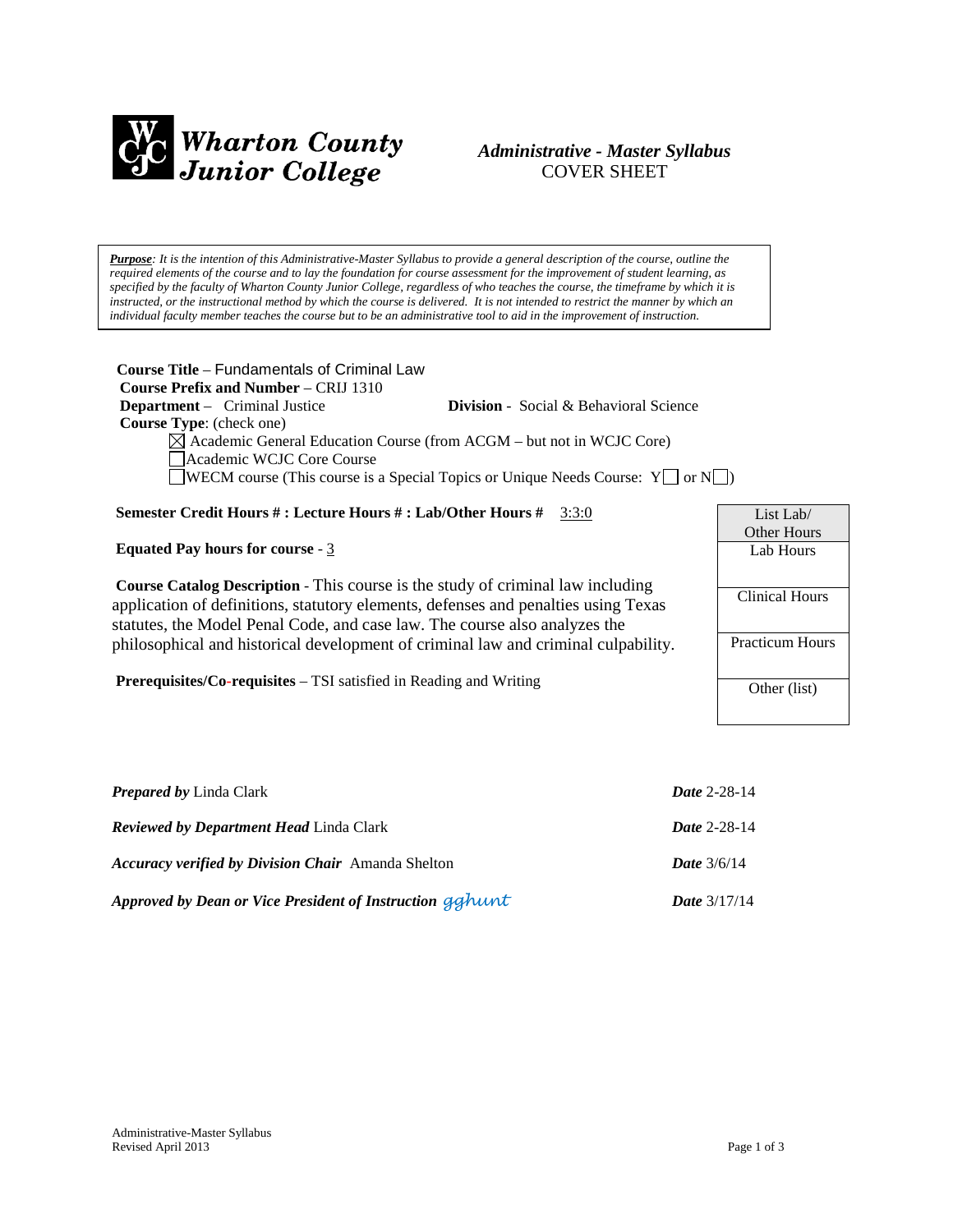

**I. Topical Outline** – Each offering of this course must include the following topics (be sure to include information regarding lab, practicum, clinical or other non-lecture instruction):

A. The nature and history of criminal law

- B. Criminal Liability: Inchoate Offenses and Parties to Crime
- C. Justification as Defenses
- D. Excuses as Defenses
- E. Insanity Defense
- F. Crimes Against Persons: Homicide, Assaults
- G. Crimes Against Property: Larceny, Theft, Computer Crime
- H. Public Order Offenses
- I. Model Penal Code
- J. Effect of criminal law on policing and corrections

#### **II. Course Learning Outcomes**

| <b>Learning Outcomes</b>                          | <b>Methods of Assessment</b>                |
|---------------------------------------------------|---------------------------------------------|
| Upon successful completion of this course,        |                                             |
| students will:                                    |                                             |
| 1. Identify the elements of crimes and defenses   | Tests/quizzes, homework, discussions        |
| under Texas statutes, Model Penal Code, and case  |                                             |
| law.                                              |                                             |
| 2. Classify offenses and articulate penalties for | Tests/quizzes, homework, discussions        |
| various crimes.                                   |                                             |
| 3. Compare culpable mental states when assigning  | Tests/quizzes, homework, discussions, paper |
| criminal responsibility.                          |                                             |
| 4. Assess the impact of history and philosophy on | Tests/quizzes, homework, discussions, paper |
| current criminal laws.                            |                                             |
| 5. Evaluate the application of criminal law to    | Tests/quizzes, homework, discussions, paper |
| other areas of criminal justice such as law       |                                             |
| enforcement and corrections.                      |                                             |

**III. Required Text(s), Optional Text(s) and/or Materials to be Supplied by Student.**

Schmalleger, Frank, Hall, Daniel E., (2014) *Criminal Law Today* 5/E Upper Saddle River, NJ: Pearson Prentice Hall; *Texas Criminal and Traffic Law Manual, 2013-2014 edition,* **Published by LexisNexis**

**IV. Suggested Course Maximum** - 35

**V. List any specific spatial or physical requirements beyond a typical classroom required to teach the course**.

none

**VI. Course Requirements/Grading System – Describe any course specific requirements such as research papers or reading assignments and the generalized grading format for the course** 90-100 A

80-89 B 70-79 C 0-69 F

Administrative-Master Syllabus Revised April 2013 Page 2 of 3